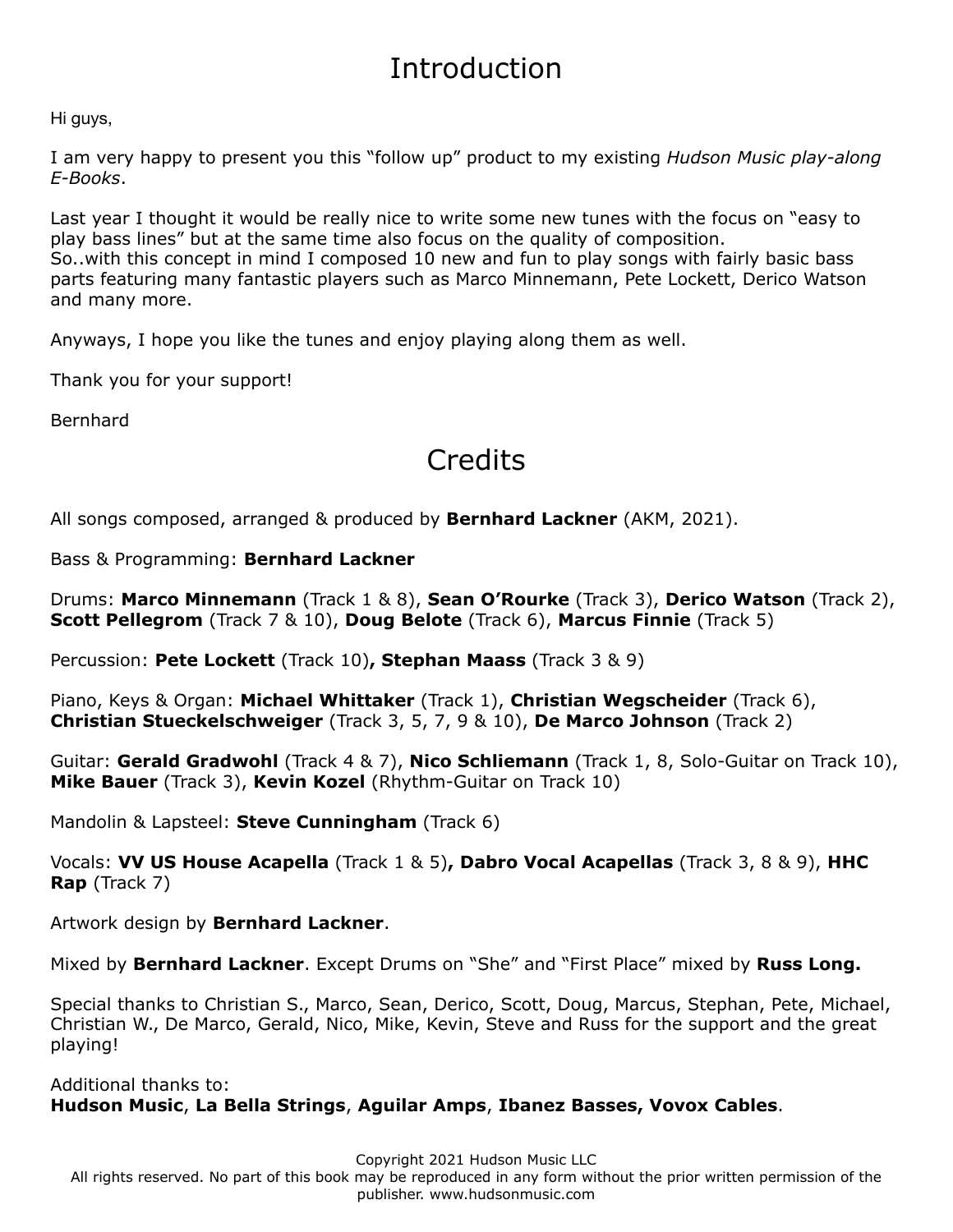## Index

| 1. First Place<br>(Soul/Rock)    | Page 4  |
|----------------------------------|---------|
| 2. Good Times<br>(Blues/Funk)    | Page 6  |
| 3. Knock<br>(Funk/R&B)           | Page 7  |
| 4. Bossa Time<br>(Bossa Nova)    | Page 9  |
| 5. Sink Or Swim<br>(Pop/R&B)     | Page 11 |
| 6. Taproom<br>(Second Line)      | Page 13 |
| 7. Friday<br>(Rap/R&B)           | Page 15 |
| 8. She<br>(Rock)                 | Page 17 |
| 9. Something<br>(Pop/Songwriter) | Page 18 |
| 10. Third Coast<br>(Fusion/Pop)  | Page 20 |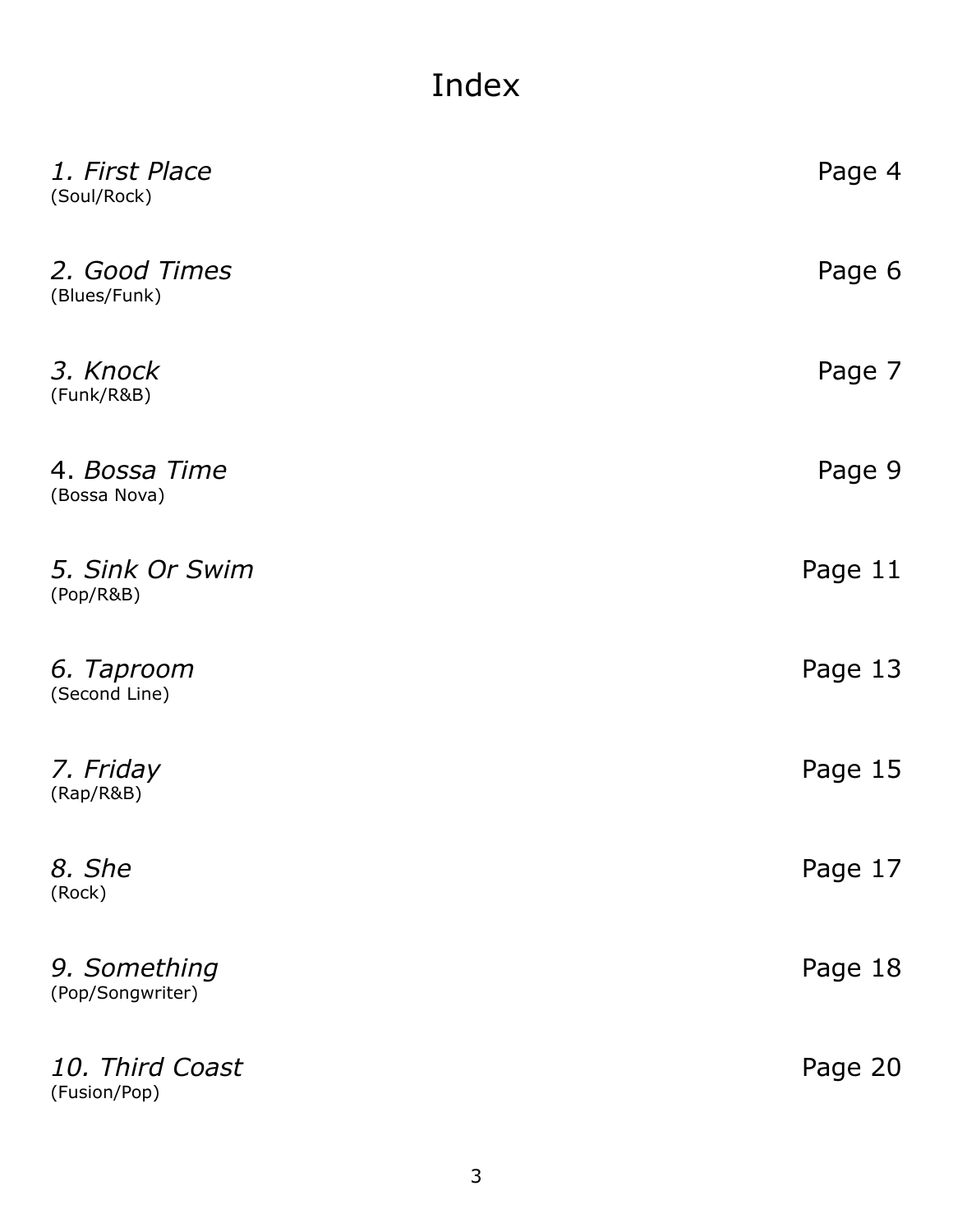*First Place* (Soul/Rock)

 $\bullet = 64$ 

Bernhard Lackner, AKM 2021